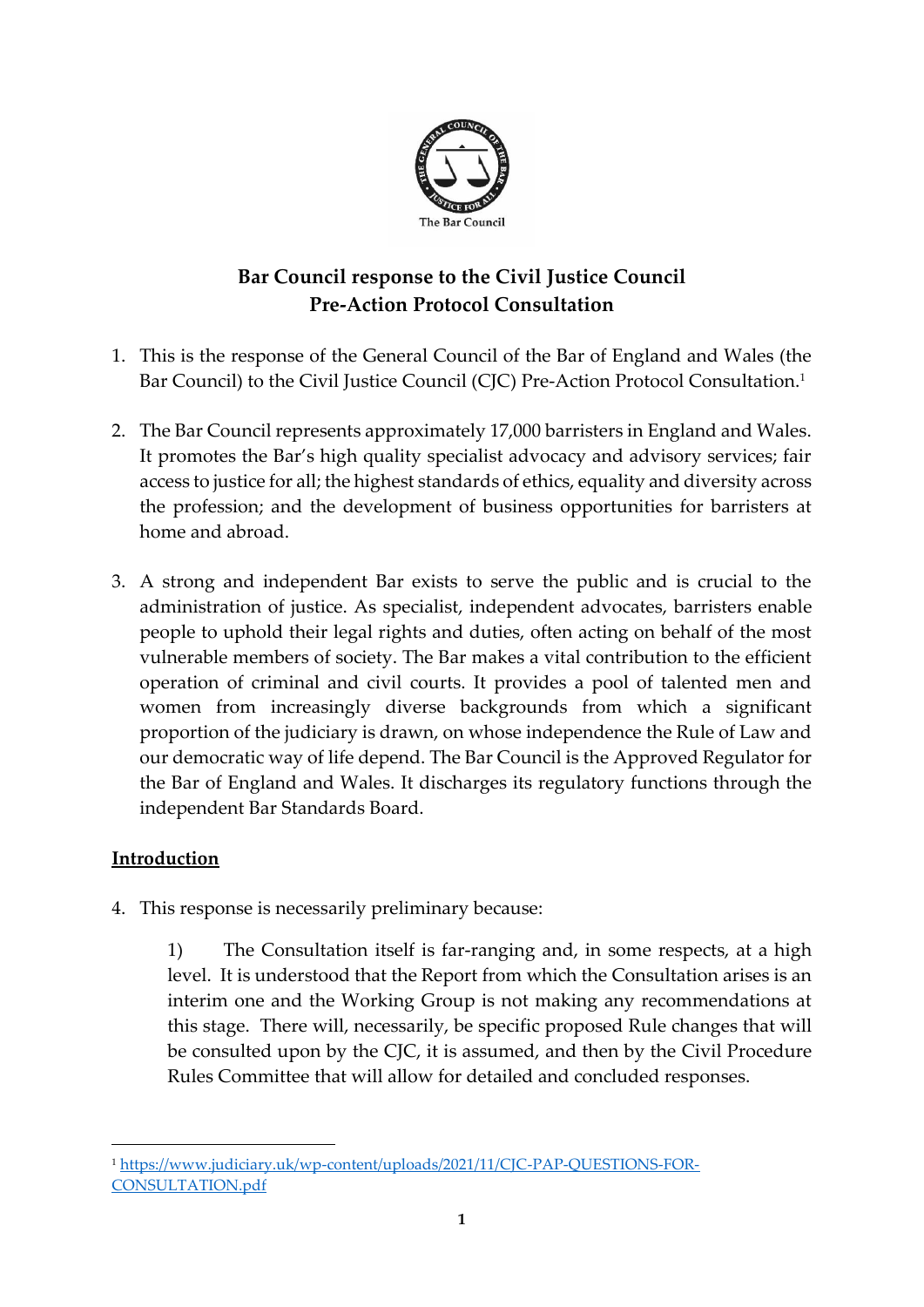2) Notwithstanding the extension of time provided, for which the Bar Council is grateful, the time allowed for consultation has been insufficient given the nature and scope of the Consultation.

3) On the whole questions posed by the CJC are heavily practice focussed with many concerning specialist areas of practice that are best answered by the various Specialist Bar Associations (SBAs). It is of concern to the Bar Council that a number of SBAs have been unable in the time available to consult upon, prepare and submit responses.<sup>2</sup>

- 5. In relation to the questions concerning specific areas of practice (Requests 28 to 75) it is generally not appropriate for the Bar Council to purport to have a Bar-wide response and it is appropriate, therefore, for the Bar Council to defer to the knowledge and expertise of the SBAs in the relevant area.
- 6. In relation to the questions of general application (11 to 27) the Bar Council is aware from soundings taken that many of the positive proposals canvassed:
	- 1) Would, if effected, require substantial change to civil litigation and are sweeping in nature (for example, the proposals underpinning requests 11 and 12). A multitude of considerations arise in the case of most of the proposals which, the Bar Council considers are not all reflected upon in the Interim Report and may not have been considered. The more substantial changes require careful and measured analysis by the Law Commission or ought to be the subject of an equivalent degree of consideration before proposals are brought forward for further consultation.
	- 2) They are inappropriate for the 'tick box' style of the consultation as presented and the time-limit provided (even as extended).
	- 3) Do not appear to be underpinned by an established evidenced need for change. The Interim Report talks of change being considered due to, and to reflect, "*an increasingly digitalised justice system*" 3 However, most of the changes canvassed do not concern digital working in the Courts, but are far more wide-ranging. The Interim Report is generally not clear about the need for change and, in each case, does not identify the mischief that it is intended is to be addressed by given proposals. Certainly, so far as the Bar Council is aware, the

<sup>2</sup> Questions 28 to 45 concerning personal injury protocols; Questions 46 to 58 concerning housing protocols; Questions 59 to 63 concerning the judicial review protocol; Questions 64 to 69 concerning the debt protocol; Questions 70 to 73 concerning the construction and engineering protocol; and Questions 74 and 75 concerning the professional negligence protocol.

<sup>3</sup> Interim Report, paragraph 1.3.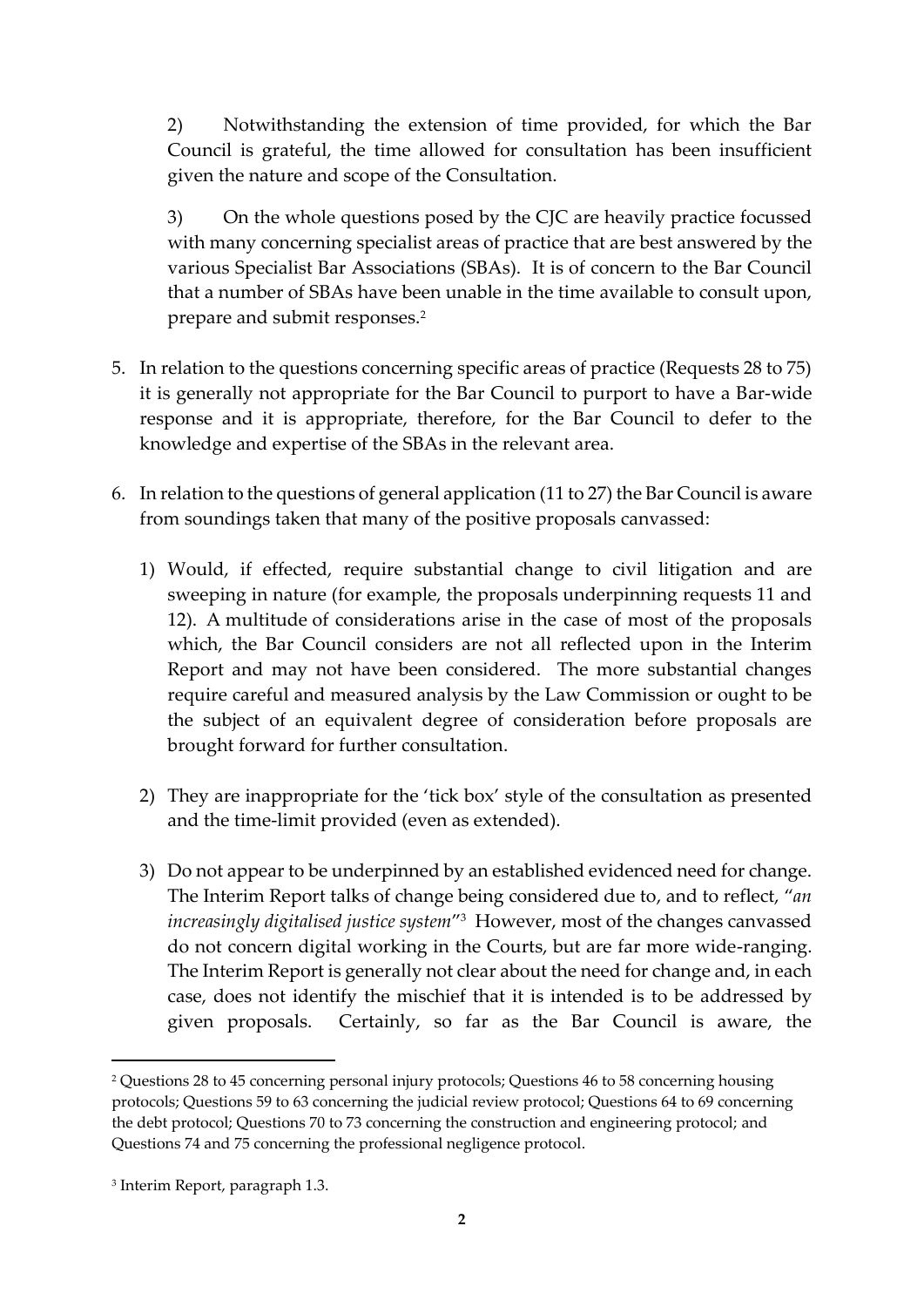imperative for change has not come from any substantial group of practitioners.

4) Another motivation appears to be a desire for consistency in the content of PAPs across civil litigation, however, that desire for consistency is not by itself an advantage sufficient to justify the substantial change proposed. The Interim Report, rightly, identifies that there is considerable variation in the content of the 18 PAPs and identifies that some of the variation is clearly attributable to the different needs of particular types of litigation. However, the Report then comments that other variations are hard to explain "*and may be the result of some PAPs being developed in isolation, without regard to the content of other PAPs.*" 4 It is, however, unclear whether the Working Group have investigated the origins and reasons for particular developments of each PAP and taken these into account. Rather than relying upon a lack of knowledge about the reasons for the content of specific PAPs as drafted, the Bar Council respectfully suggests the Working Group establish for itself, with SBAs, specialist judiciary, specialist solicitors, relevant consumer/client groups in each case, the reasons for the content, prior to proposing sweeping changes to that content.

5) It is unclear to us whether issues such as the increased front-loading of costs of litigation and reduced access to justice/ access to the courts that almost all of the proposals necessitate have been fully considered.

## **General responses**

- 7. Generally, the Bar Council welcomes any changes to the Pre-Action Protocols (PAPs) that encourage greater use of different methods of dispute resolution where appropriate.
- 8. Although it is clearly a good idea for all PAPs to encourage prospective litigants to consider ADR, the Bar Council does not support compulsion; certainly not at this stage, without further research and regulation of ADR providers, as there may be significant differences and requirements for each of the different practice areas where compulsion may or may not be effective. ADR processes are inherently consensual. Compelling a party to consider ADR is one thing. Compelling them to participate is quite another. In terms of general policy, the Bar Council suggests the PAPs need to firmly emphasise the need for parties to in good faith consider ADR process, stopping short of compelling them to participate in it. If compulsory ADR processes are to be included in the future this should be done after further research into each of the relevant practice areas and consultations with users etc.

<sup>4</sup> Interim Report, paragraph 1.2.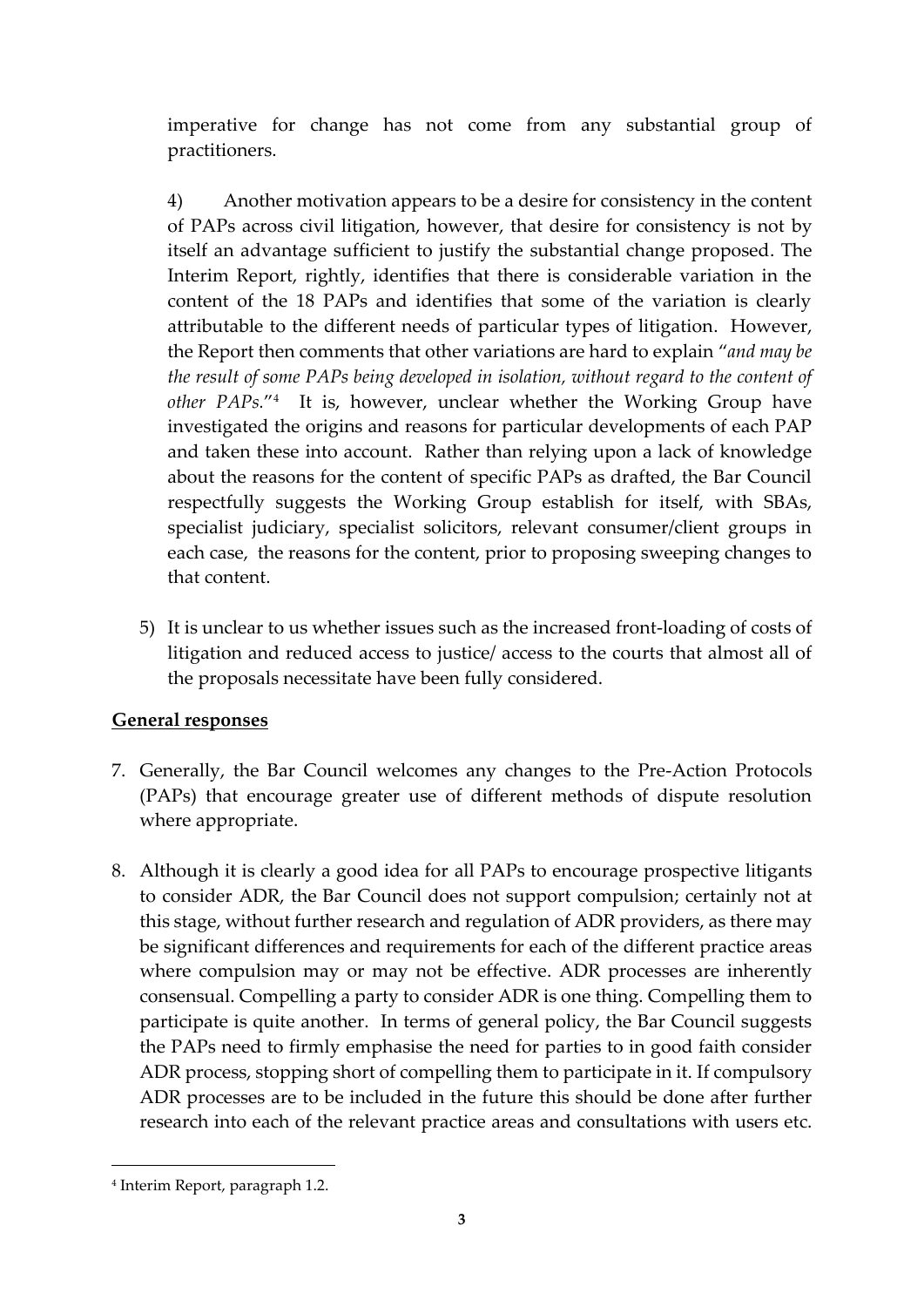as if done is haste mandatory requirements would potentiate injustice, delay, or cause barriers to rightful access of justice. Further, proper regulation or accreditation of ADR providers would be required in order to protect litigants and make sure all providers have professional indemnity insurance in place.

- 9. Most of the proposals, however, are probably best informed by the widest spread of experience. For example, on first consideration, the Bar Council is concerned about more front loading of costs and effort by way of the stocktaking proposal and the proposal for more extensive mandatory disclosure, which bring with them potential for (yet more) side-skirmishes on compliance to add to the early litigation side-battles already being held on costs budgeting and disclosure.
- 10. Finally, regarding use of technology by creating new linked online pre-action "portals", any use of technology in ADR processes or in court processes must always take account of those in society who are digitally excluded. If it does not, a significant number of people may be denied access to justice.

### **Preliminary responses to Consultation questions**

These are the Bar Council's responses to general Consultation questions 11 to 27.

**Q11.** Do you agree that the Overriding Objective should be amended to include express reference to the pre-action protocols?

**A11.** This is highly controversial and the Bar Council has received a range of views on this topic. The overriding objective is intended as high level statement of the objective of the rules and it seems to us that is already sufficiently widely drawn to cover use of PAPs when that is appropriate.

**Q12.** Do you agree that compliance with PAPs should be mandatory except in urgent cases? Do you think there should be any other exceptions generally, or in relation to specific PAPs?

**A12.** This, too, is controversial. Were it to be contemplated it is evident that exceptions must extend beyond merely 'urgent' cases to allow, where appropriate, immediate access to the Courts. We consider that such a fundamental change should not be made unless and until there are proper estimates of the likely additional cost to litigants which can be compared with estimates of the likely saving of cost by litigants as resulting of making PAPs mandatory. Otherwise, there is a risk that a policy is pursued which is driven by a perception that court time and cost will be saved, but only by shifting that expense to litigants. That would decrease access to justice and would be a retrograde step.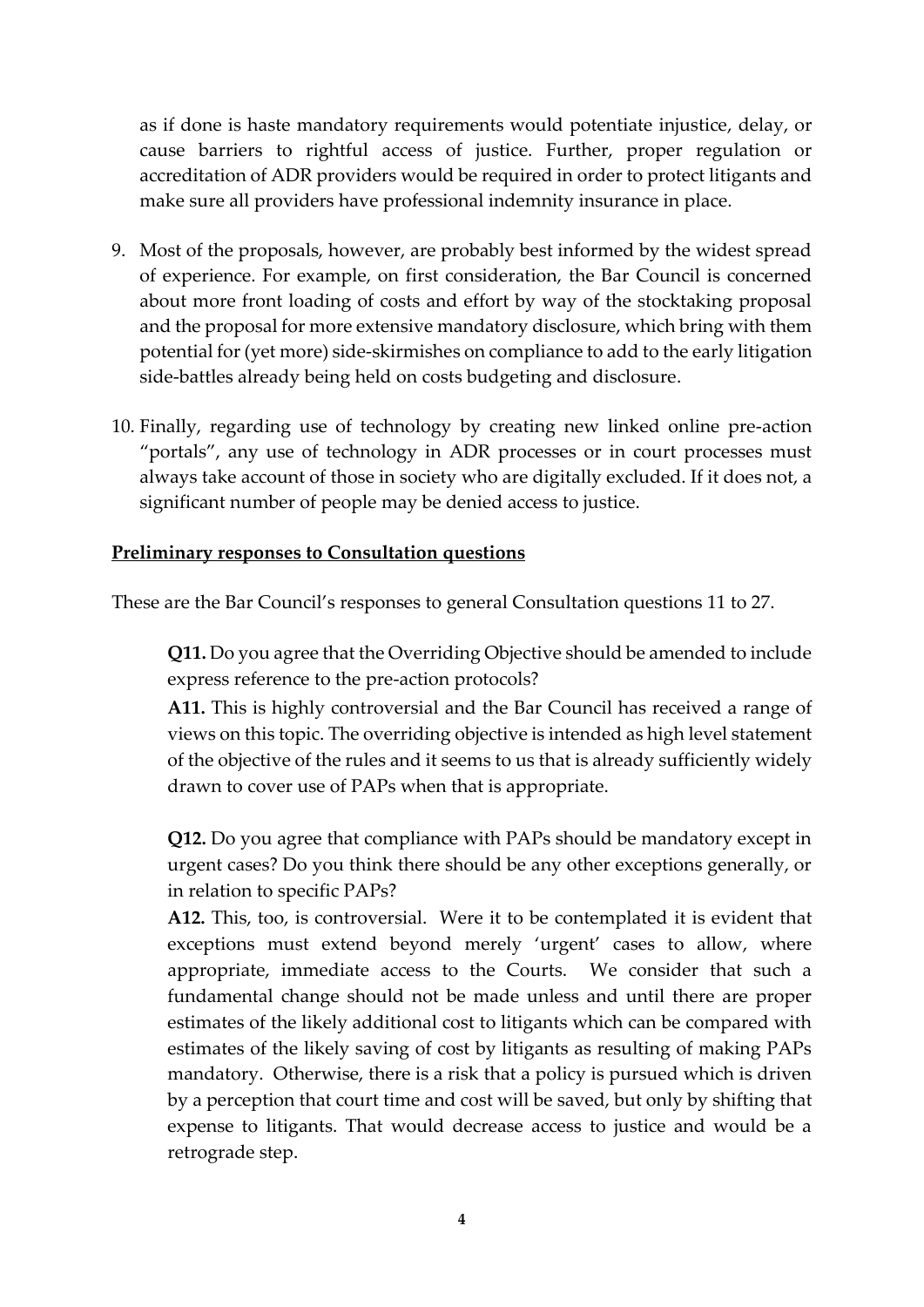**Q13.** Do you agree there should be online pre-action portals for all cases where there is an online court process and that the systems be linked so that information exchanged through the PAP portal will be automatically accessible to the court (except for those designated as without prejudice)?

**A13.** Yes, subject to the general point made in paragraph 12 above.

**Q14.** Do you support the creation of a new summary costs procedure to resolve costs disputes about liability and quantum in cases that settle at the PAP stage? In giving your answer, please give any suggestions you might have for how such a costs procedure should operate.

**A14.** We note that there is a mix of views on this question as between differing SBAs/groups of practitioners.

**Q15.** Do you agree that PAPs should include mandatory good faith obligation to try to resolve or narrow the dispute? In answering this question, please include any views you have about the proper scope of any such obligation and whether are there are any cases and protocols in which it should not apply.

**A15.** This topic, too, is highly controversial. The issue of the existence and scope of such an obligation is itself a major topic, illustrated by the law in jurisdictions where "good faith" obligations are more common.<sup>5</sup> Again, responses from and consultation with SBAs will hopefully allow a more detailed and nuanced picture of the views of practitioners.

**Q16.** Do you agree that, unless the parties clearly state otherwise, all communications between the parties as part of their good faith efforts to try to resolve or narrow the dispute would be without prejudice? Invitations to engage in good faith steps could still be disclosed to the court demonstrate compliance with the protocol and offers of compromise pursuant to Part 36 would still be governed by the privilege rules in Part 36.

**A16.** Yes, so far as our understanding is that the proposition reflects the existing position in law. Where parties are unrepresented there would be a need for it to be made clear what "without prejudice" means and when it ceases to apply, similarly the meaning of the "save as to costs" qualification.

**Q17.** Do you agree that there should be a requirement to complete a joint stocktake report in which the parties set out the issues on which they agree, the issues on which they are still in dispute and the parties' respective positions

<sup>&</sup>lt;sup>5</sup> A useful summary and discussion can be found in the note of a lecture delivered by Sir Rupert Jackson to the Society of Construction Law in Hong Kong on 22 November 2017. <https://www.scl.org.uk/papers/does-good-faith-have-any-role-construction-contracts>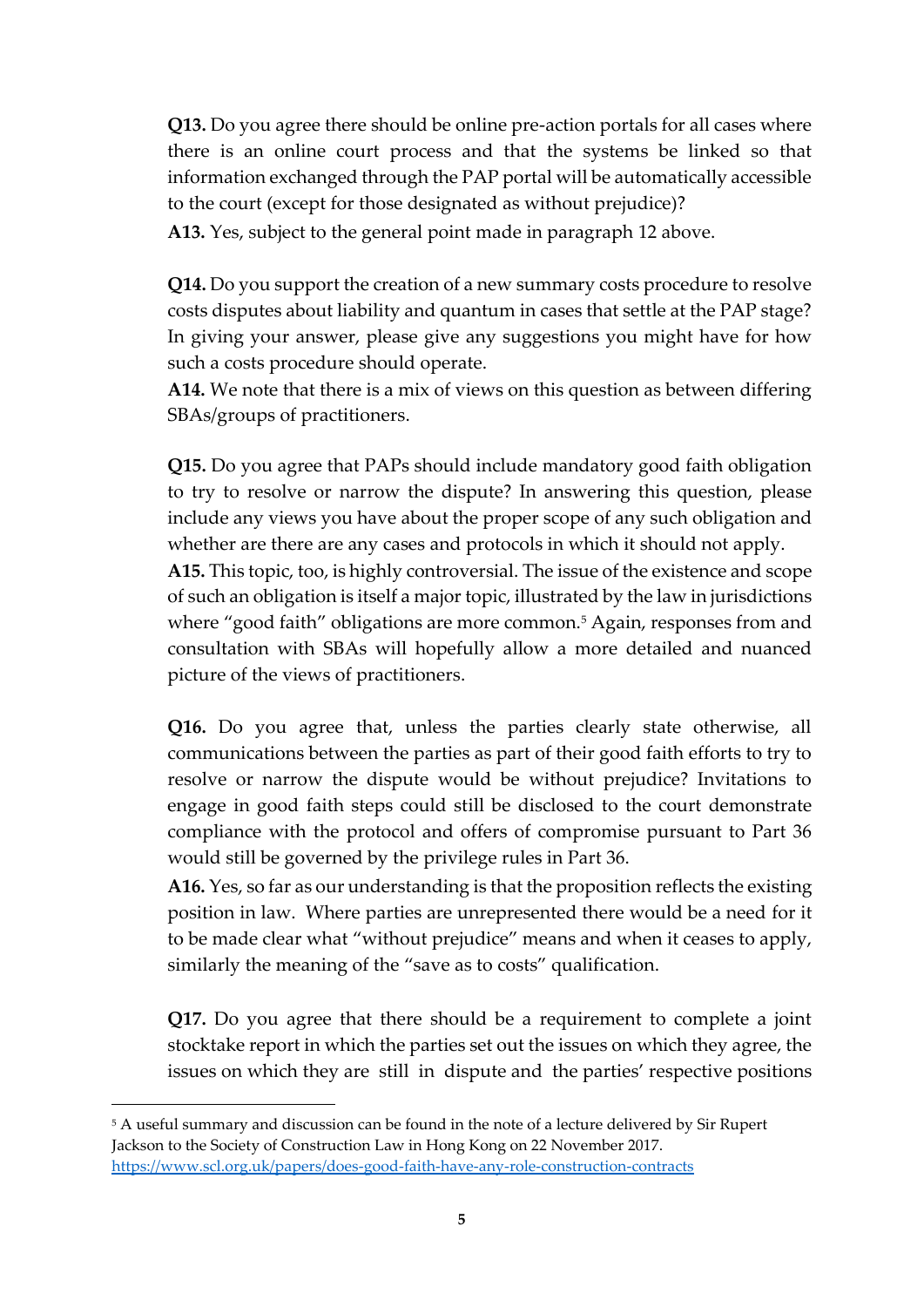on them? Do you agree that this stocktake report should also list the documents disclosed by the parties and the documents they are still seeking disclosure of? Are there any cases and protocols where you believe the stocktake requirement should not apply? In giving your answer please also include any comments you have on the Template Joint Stocktake Report in Appendix 6.

**A17.** We have not seen evidence that such a sweeping requirement would have benefit outweighing the costs that would arise. The Courts are best placed to determine what is relevant to take into account for the purposes of case management.

**Q18.** Do you agree with the suggested approach to sanctions for noncompliance set out in general principles from para 3.26? In particular please comment on:

- a) Whether courts should have the power to strike out a claim or defence to deal with grave cases of non-compliance?
- b) Whether the issue of PAP compliance should be expressly dealt with in all Directions Questionnaires, or whether parties should be required to apply to the court should they want the court to impose a sanction on an opposing party for non-compliance with a PAP?
- c) Whether the PAPs should contain a clear steer that the court should deal with PAP compliance disputes at the earliest practical opportunity, subject to the court's discretion to defer the issue?
- d) Whether there are other changes that should be introduced to clarify the court's powers to impose sanctions for non-compliance at an early stage of the proceeding, including costs sanctions?
- e) Whether you believe a different approach to sanctions should be adopted for any litigation specific PAPs and, if so, why?

**A18.** These proposed changes are highly controversial. The Bar Council generally defers to the views of practitioners in different sectors. However, we are concerned that some of the proposals suggested are draconian in nature, limit access to the Courts, and all have a front-end costs and court time implication.

**Q19.** Do you agree that PAPs should contain the guidance and warnings about pre-action conduct set out in paragraphs [3.8-3.13?](https://3.8-3.13/)

**A19.** Appropriate guidance and warnings should be given within the PAPs.

**Q20.** Do you think there are ways the structure, language and/or obligations in PAPs could be improved so that vulnerable parties can effectively engage with PAPs? If so, please provide details.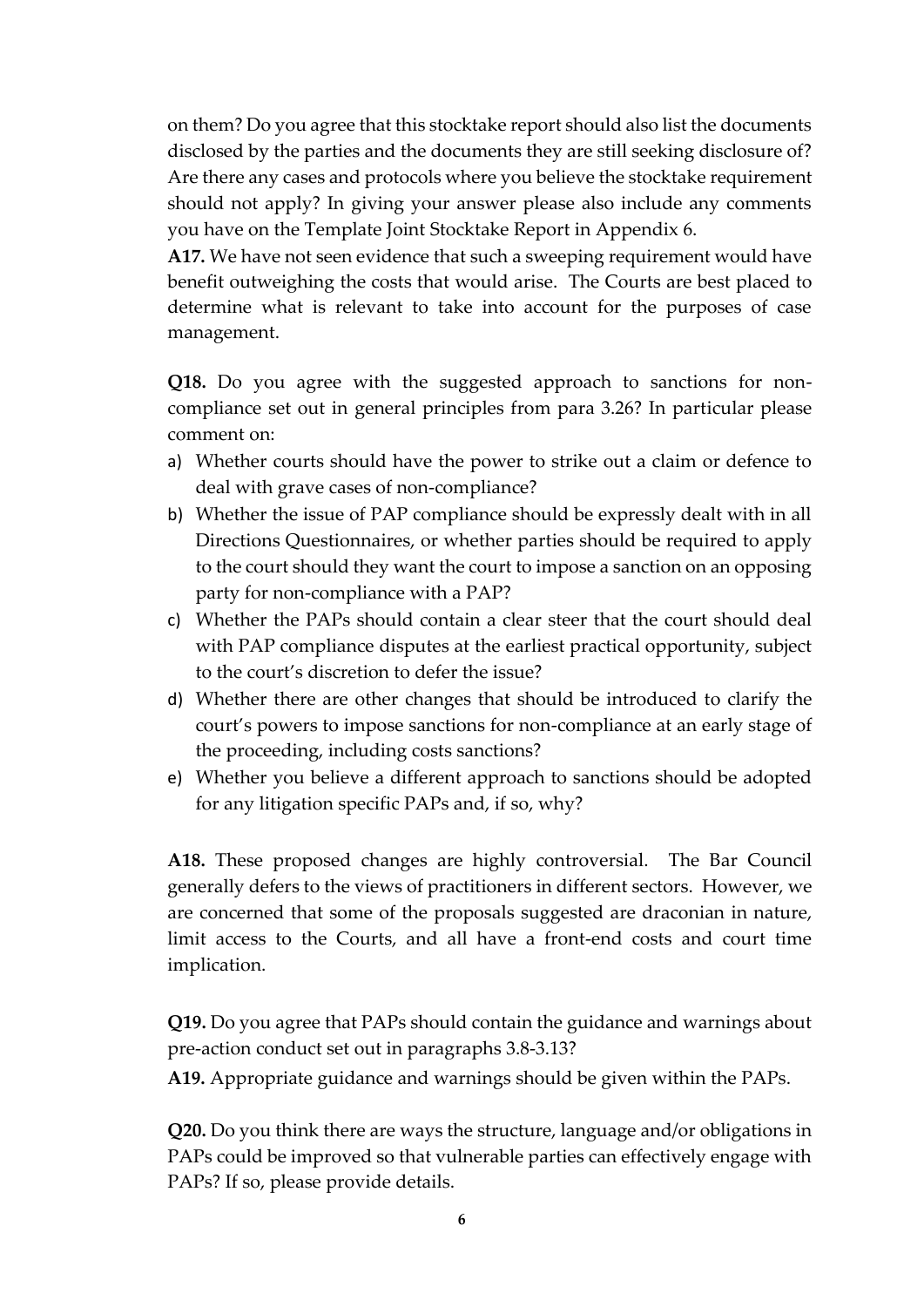**A20.** The language probably could be improved. Again, responses from and consultation with SBAs will hopefully allow a more detailed answer to be provided to this question.

**Q21.** Do you believe pre-action letters of claim and replies should be supported by statements of truth?

**A21.** No. It would dilute the significance of the Statement of Truth and elevate pre-action exchanges to having the same status as pleadings. This would add cost to the process and provide yet another barrier to access to the Courts.

**Q22.** Do you believe that the rule in the Professional Negligence Protocol giving the court the discretion to impose sanctions on defendants who take a materially different position in their defence to that which they took in their pre-action letter of reply should be adopted in other protocols and, if so, which ones?

**A22.** This is a controversial proposition. Responses from and consultation with SBAs will hopefully allow a more detailed, nuanced answer to this question.

**Q23.** Do you think any of the PAP steps can be used to replace or truncate the procedural steps parties must follow should litigation be necessary, for example, pleadings or disclosure? Are there any other ways that the benefits of PAP compliance can be transferred into the litigation process?

**A23.** Certainly, the Bar Council would welcome measures that provide for ready, cost-effective and speedy justice. It is far from clear that placing greater significance for the purposes of litigation upon pre-action steps will assist with this aim. Indeed, it would seem highly likely that cost and complexity will follow.

### **Questions specifically related to Practice Direction - Pre-Action Conduct**

**Q24**. Do you wish to answer questions about Practice Direction – Pre-Action Conduct?

**A24.** Yes.

**Q25.** Do you support the introduction of a General Pre-action Protocol (Practice Direction)? In giving your answer please do provide any comments on the draft text for the revised general pre-action protocol set out in Appendix 4.

**A25.** We consider that SBAs and other groups of practitioners are best placed to respond to this question.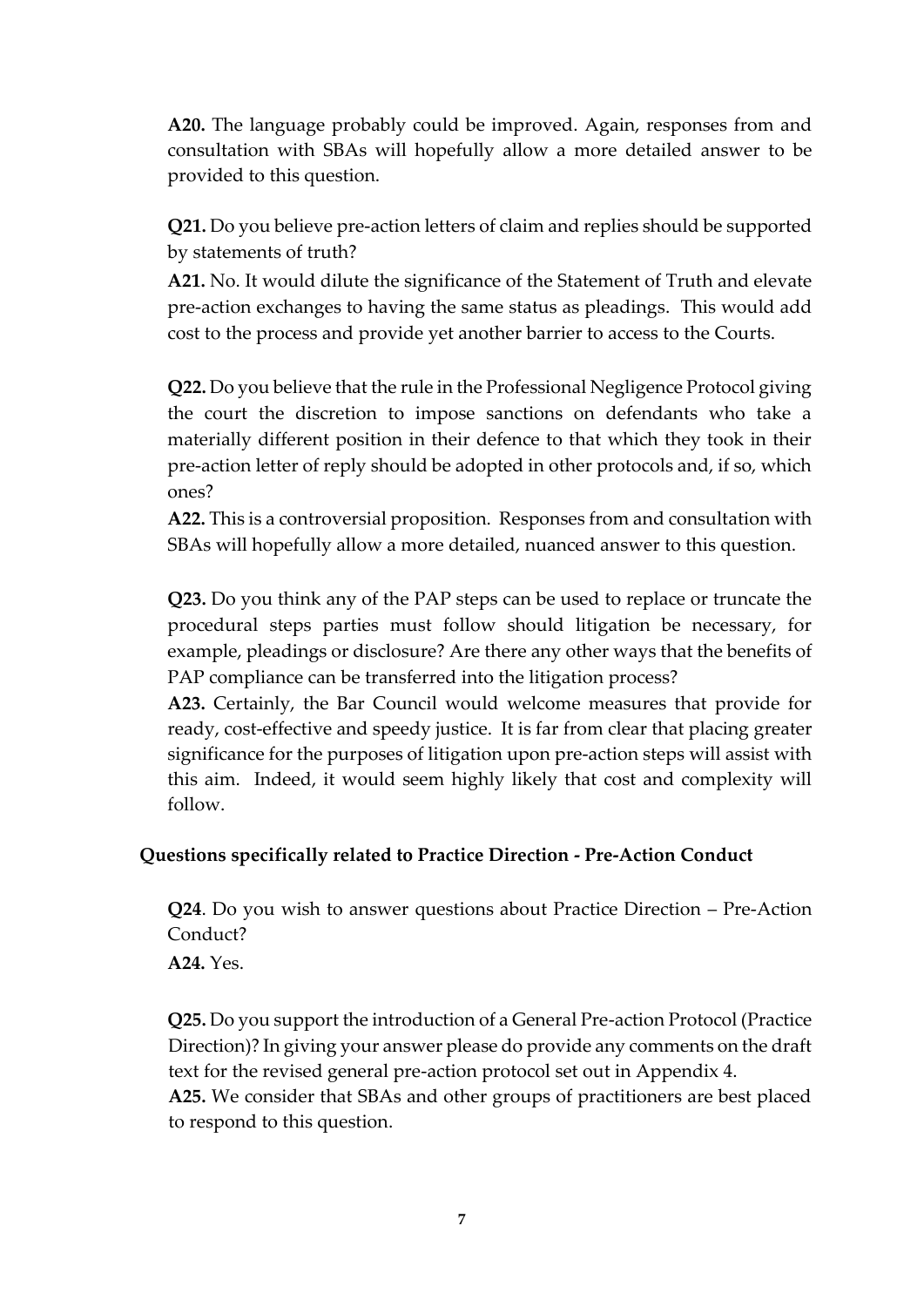**Q26.** Do you agree parties should have 14 days to respond to a pre-action letter of claim under the general pre-action protocol, with the possibility of a further extension of 28 days where expert evidence is required? In cases of extension, the defendant would still be required to provide a reply within 14 days disclosing relevant information they had in their possession and confirming that a full reply would be provided within a further 28 days. Claimants would have 14 days to respond to any counter claim. If you do not agree with these timeframes, what timeframes would you propose?

**A26.** Existing PAPs currently have differing time limits which, broadly, appear to work and have practitioners' support. If the purpose is simply to encourage, without compulsion, exchanges of information then a general Protocol with a short timetable as canvassed might well be appropriate. If there are to be sanctions applied or the content of the Protocol is to have some significance carried into the litigation then what is proposed is, effectively, a pre-pleadings stage pleadings process the benefits of which are very far from clear and the disbenefits in terms of cost, time and oppression of the party in receipt of the Letter of Claim manifest. In the latter case the timescales proposed would be plainly too short for a host of obvious reasons (staleness of the claim; relevant persons away; need to involve insurers, and others).

**Q27.** Do you think that the general PAP should incorporate a standard for disclosure, and if so, what standard? For example, documents that would meet the test for standard disclosure under CPR 31 or meet the test for "Initial disclosure" and/or "Limited Disclosure" under Practice Direction 51U for the Disclosure Pilot. In giving your answer we are particularly interested in respondents' views about whether the standard should include disclosure of 'known adverse documents'?

**A27.** We are concerned about imposing extensive and potentially costly disclosure obligations on parties at a pre-action stage. Disclosure obligations normally only arise post issue of proceedings, when the disclosure is likely, ultimately, to be at the expense the party who eventually loses. Very careful consideration needs to be given to any regime in which a party can effectively force early disclosure without being at risk of having to pay the costs associated with that. However, once again, responses from and consultation with SBAs will hopefully allow a more detailed, final, answer to be provided to this question.

**Bar Council January 2022**

*For further information please contact:*